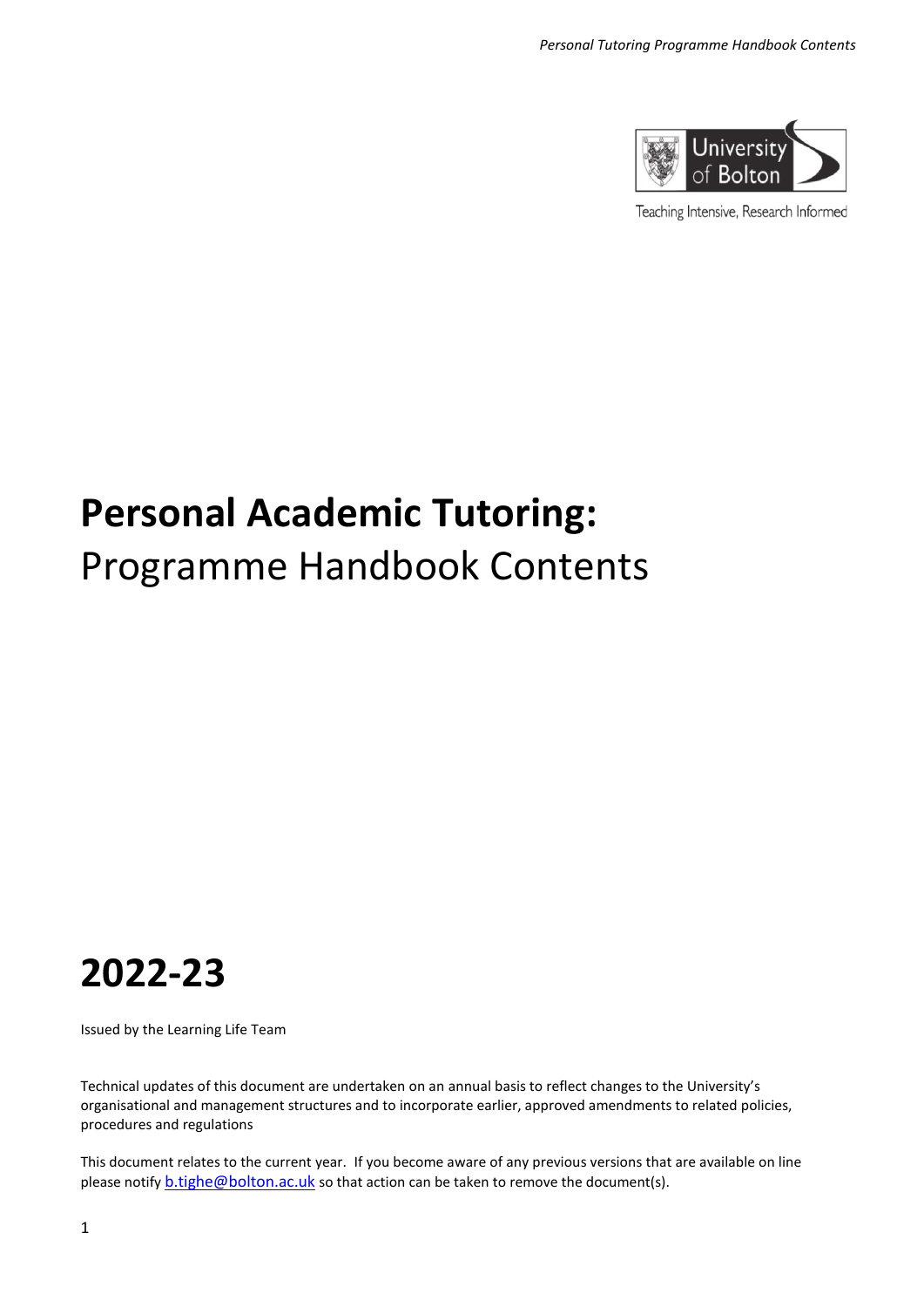#### <span id="page-1-0"></span>**Contents**  $\overline{a}$

# <span id="page-1-1"></span>**Key Resources and Documents**

University of Bolton Personal Tutoring Framework\_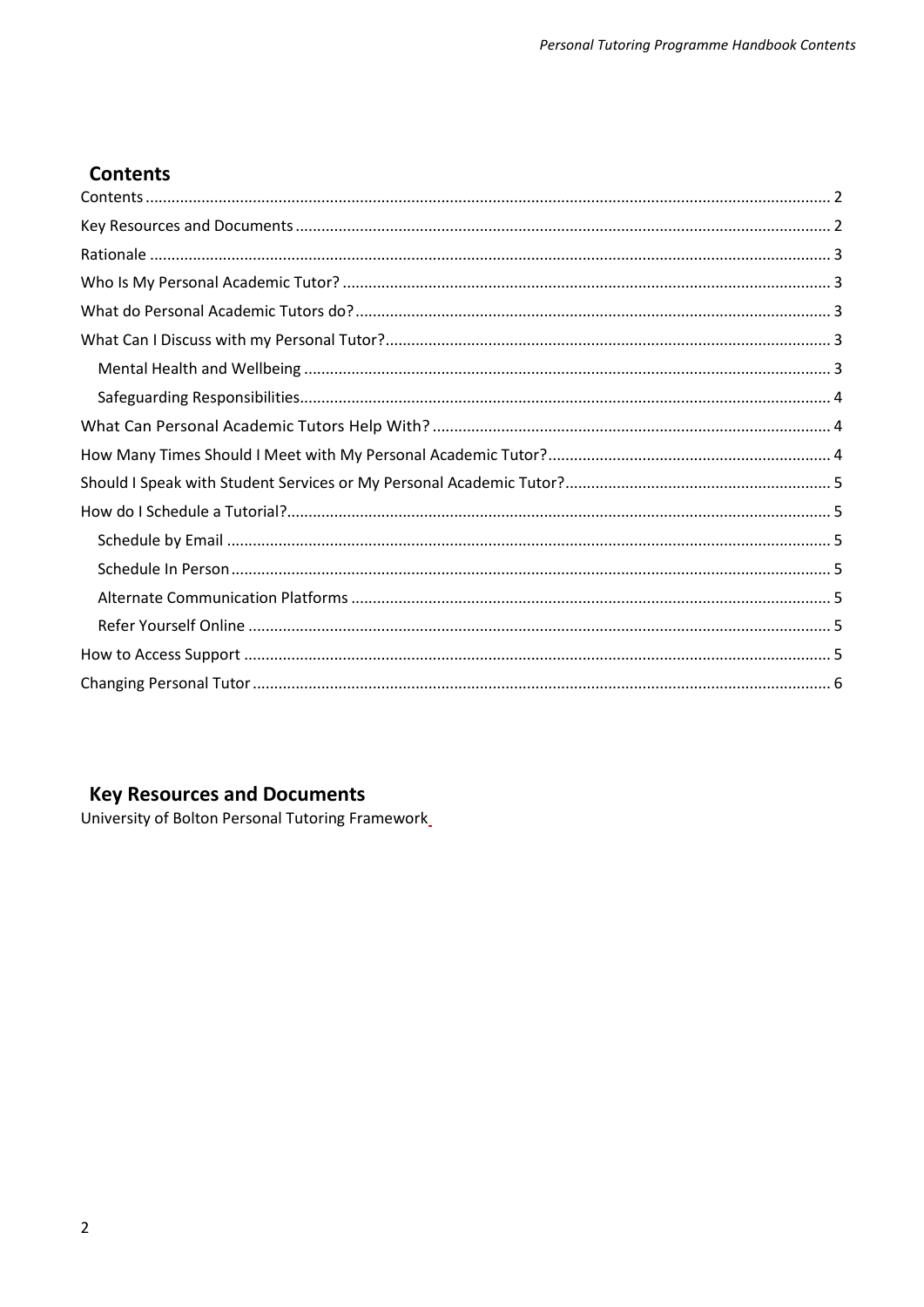### <span id="page-2-0"></span>**Rationale**

Personal Academic Tutoring is a keystone in the teaching and learning experience. Personal Academic Tutoring is an integrated experience provided by your designated tutor that brings together the academic and pastoral elements of student life and the student experience.

The aim of Personal Academic tutoring is to support students to achieve their academic and personal aspirations. To facilitate a purposeful, professional and academic relationship with an advisor/tutor, with a friendly and personable approach that enables students to become autonomous, confident learners and engaged members of society. Moreover, the confidence to share and ask for support when needed,

This ongoing and collaborative relationship builds a deeper connection with the community and the university, enabling support through the course and beyond.

#### <span id="page-2-1"></span>**Who Is My Personal Academic Tutor?**

You can find your Personal Academic Tutor and their contact details on you[r student portal homepage.](https://evision.bolton.ac.uk/urd/sits.urd/run/siw_lgn?_its=JTdCJTIydmlkJTIyJTNBJTIyMDlkZDgyMzMtNGNjNy00YmY1LWIxODEtMWEzNjg0NjE0MDNkJTIyJTJDJTIyc3RhdGUlMjIlM0ElMjJybHR%2BMTY0NzU5NzA1OH5sYW5kfjJfODMwNjNfZGlyZWN0XzExNzQ1MDg1ZTQxNmE5NzM2NjE3NTFkZTAzNzcxYzkxJTIyJTJDJTIyc2l0ZUlkJTIyJTNBMTE2MzMlN0Q%3D) You will also meet your Personal Academic Tutor in your induction week tasks and have the opportunity to chat together, with other tutors, staff, students, and get to know more about the course.

#### <span id="page-2-2"></span>**What do Personal Academic Tutors do?**

Personal Academic Tutoring is a keystone in the teaching and learning experience. Personal Academic Tutoring is an integrated experience provided by your designated tutor that brings together the academic and pastoral elements of student life and the student experience.

The aim of Personal Academic tutoring is to support students to achieve their academic and personal aspirations. To facilitate a purposeful, professional and academic relationship that supports students through their academic studies. The personal nature of academic tutoring embodies a friendly and personable approach that enables students to become autonomous, confident learners and engaged members of society who increase communication skills and interpersonal abilities over time. Personal Academic Tutors are here to help students gain the confidence to share and ask for support when needed.

This ongoing and collaborative relationship builds a deeper connection with the community and the university, enabling support through the course and beyond.

#### <span id="page-2-3"></span>**What Can I Discuss with my Personal Tutor?**

You can talk to your Personal Academic Tutor about anything you feel is important to your academic studies, health and wellbeing, or things you feel could affect your ability to achieve the best possible outcome from your studies.

Many things can be talked through and resolved in a brief email, teams or moodle message, or quick catch up chat after class. However, if you need to discuss something in more detail you can book a PAT tutorial, or for non-academic issues you can contact student services directly.

#### <span id="page-2-4"></span>*Mental Health and Wellbeing*

Mental health and wellbeing services are available to all University of Bolton students. You can self-refer to services via the registration form and the service is confidential.

If you have discussed your concerns with your Personal Academic Tutor and would like them refer on your behalf then you will need to give them to consent to do so.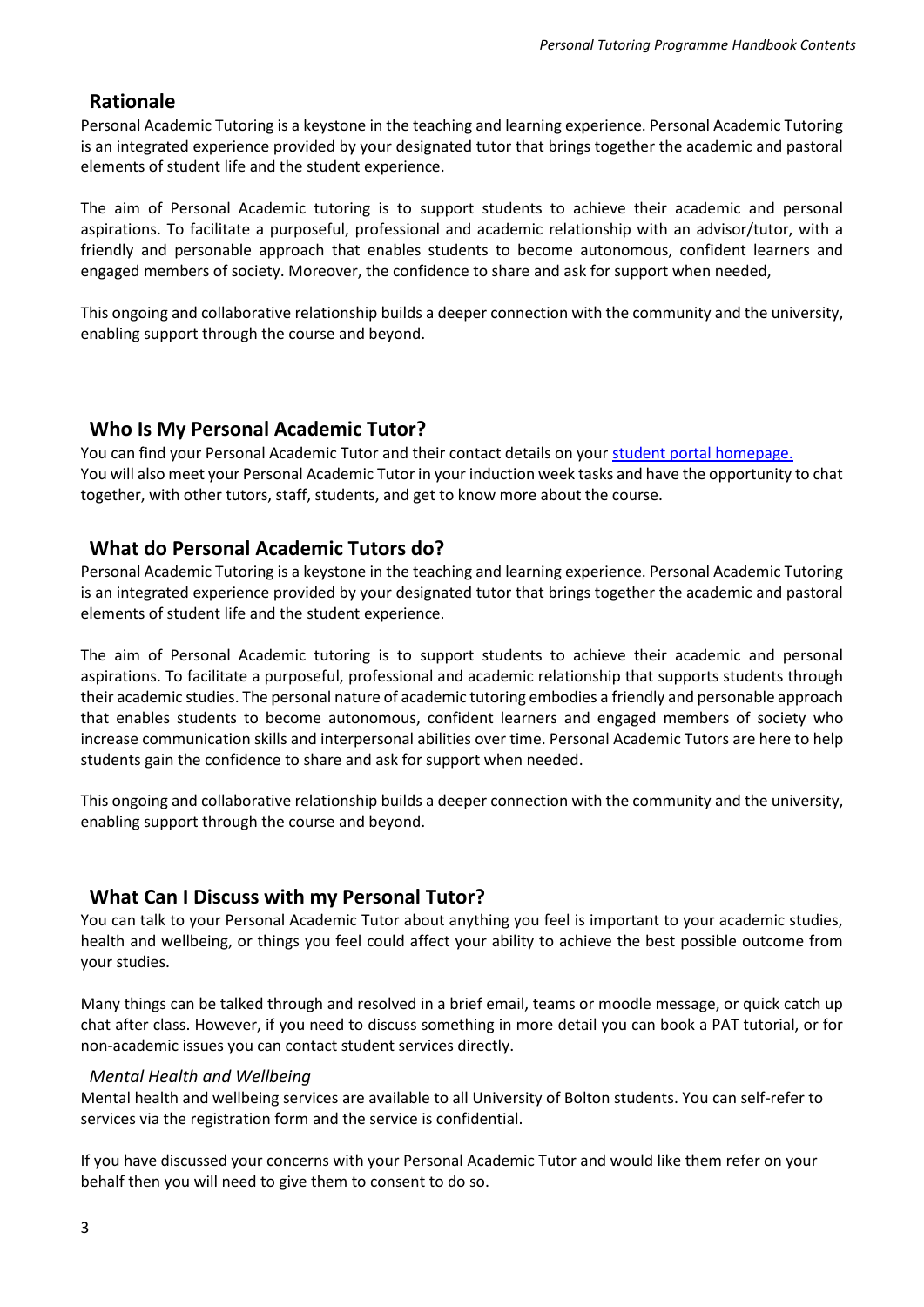#### <span id="page-3-0"></span>*Safeguarding Responsibilities*

Please note that in the event a member of staff is concerned about safeguarding, prevent, the bribery act, harm, abuse or topics of serious concern then they will need to disclose this information to the relevant safeguarding officer.

#### <span id="page-3-1"></span>**What Can Personal Academic Tutors Help With?**

- Explaining the personal tutor system, the role of the personal tutor and the responsibilities and expectations of tutees while enrolled on their course.
- Informing tutees of the Student Services that are available at the university
- Helping tutees to settle in to University life seeking feedback on induction experiences and student life.
- Helping to access all relevant programme materials, handbooks and electronic resources and encouraging them to read this.
- Provide updates and information about programme requirements, accreditation/professional memberships requirements of courses where possible, End Point assessments, module and timetable.
- Accessing e-mail systems, moodle eLearning resources, advising of library databases and course specific resources, signposting to library resources and services
- Pastoral support, day to day concerns that may affect study outcomes, deadlines
- Ambassador opportunities relevant to subject area, competitions and/or networking events and opportunities where applicable.
- Guidance on professional body membership (where relevant).
- Guidance on student participation and representation opportunities.
- Understanding of how to submit assignments.
- Provide awareness and advice of plagiarism procedures and implications.
- Awareness of mitigating circumstances, appeals, where to find forms, signposting to Student Liaison Officers and other student services departments for further support
- Navigating the programme handbook, assistance with understanding feedback from assessments, using feedback and constructive criticism, understanding the grading structure for your course
- Supporting and advising about careers, employability and progression in the subject area
- Work life balance helping direct and inform students of possibility to work part-time.
- At end of Stage: reflection on first Stage, how the student feels they have settled in and progressed, their personal, and academic development achievements, any outstanding issues or concerns.
- Receiving feedback about the course, delivery, tutors, course content-
- Transitioning to higher levels of study, academic progression, time management
- Managing expectations

#### <span id="page-3-2"></span>**How Many Times Should I Meet with My Personal Academic Tutor?**

Students can contact a Personal Academic Tutor throughout the duration of the course to discuss academic or pastoral issues or arrange a tutorial discussion. Below is an indicative schedule of when you can expect to meet Personal Academic Tutor will arrange to meet you can meet with your tutor and the kinds of things that you will discuss.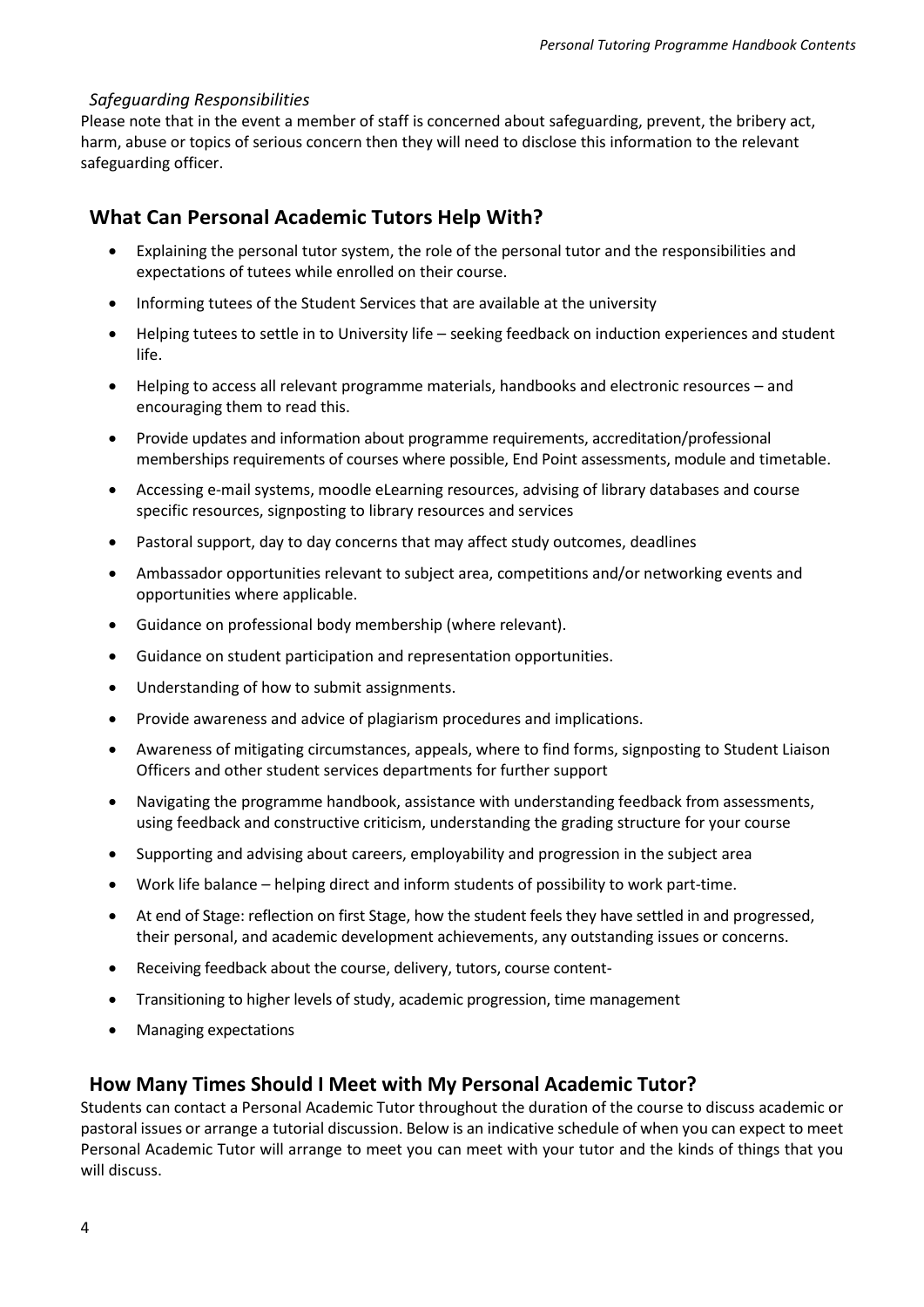| <b>Teaching</b><br>Week | <b>Personal Tutoring</b>                                                                           |
|-------------------------|----------------------------------------------------------------------------------------------------|
| 4                       | Feedforward and results support from Defer work<br>Review of LEAP Ahead<br>Support Resit Exam week |
| 10                      | <b>Assignment Support</b><br>Mit Certs/Refer/defer support                                         |
| 11                      |                                                                                                    |
| Semester 2              |                                                                                                    |
| 4                       | Feedforward and results support                                                                    |
|                         | Review of LEAP Ahead for S2 Starters                                                               |
| 8                       | Refer defer support sessions                                                                       |
| 13                      | <b>Assignment Support</b>                                                                          |
|                         | Mit Certs/Refer/defer support                                                                      |

#### <span id="page-4-0"></span>**Should I Speak with Student Services or My Personal Academic Tutor?**

Your Personal Academic Tutor should be your first point of contact. Personal Academic Tutors are specialists in their respective fields and are trained to support academically and pastorally, Personal Academic Tutors are also familiar with referrals to the Student Services.

### <span id="page-4-1"></span>**How do I Schedule a Tutorial?**

#### <span id="page-4-2"></span>*Schedule by Email*

Tutorials can be booked by email. Email your Personal Academic Tutor and provide some initial details about your concerns. In many cases your Personal Academic Tutor will be able to provide insight, suggestions, resources, or refer you to the appropriate support services at the university

#### <span id="page-4-3"></span>*Schedule In Person*

There may be opportunities at the end of a class to speak with your Personal Academic Tutor if your query can be resolved through a brief discussion, a quick question about the project, pastoral query, or about accessing a student service. If your query cannot be resolved in this time you can email your Personal Academic Tutor directly to schedule your tutorial session.

#### <span id="page-4-4"></span>*Alternate Communication Platforms*

Each course may have additional communication streams used to communicate and discuss in forums. If applicable your Personal Academic Tutor or Programme Leader will introduce these to you in your induction week and early stages of the course.

#### <span id="page-4-5"></span>*Refer Yourself Online*

Use the online referral form to email your enquiry to the relevant department or persons.

#### <span id="page-4-6"></span>**How to Access Support**

All students can access student services by using the referral form on the Student Services, or Learning Life areas on the website. You can refer yourself or in some instances your Personal Academic Tutor will do this on your behalf.